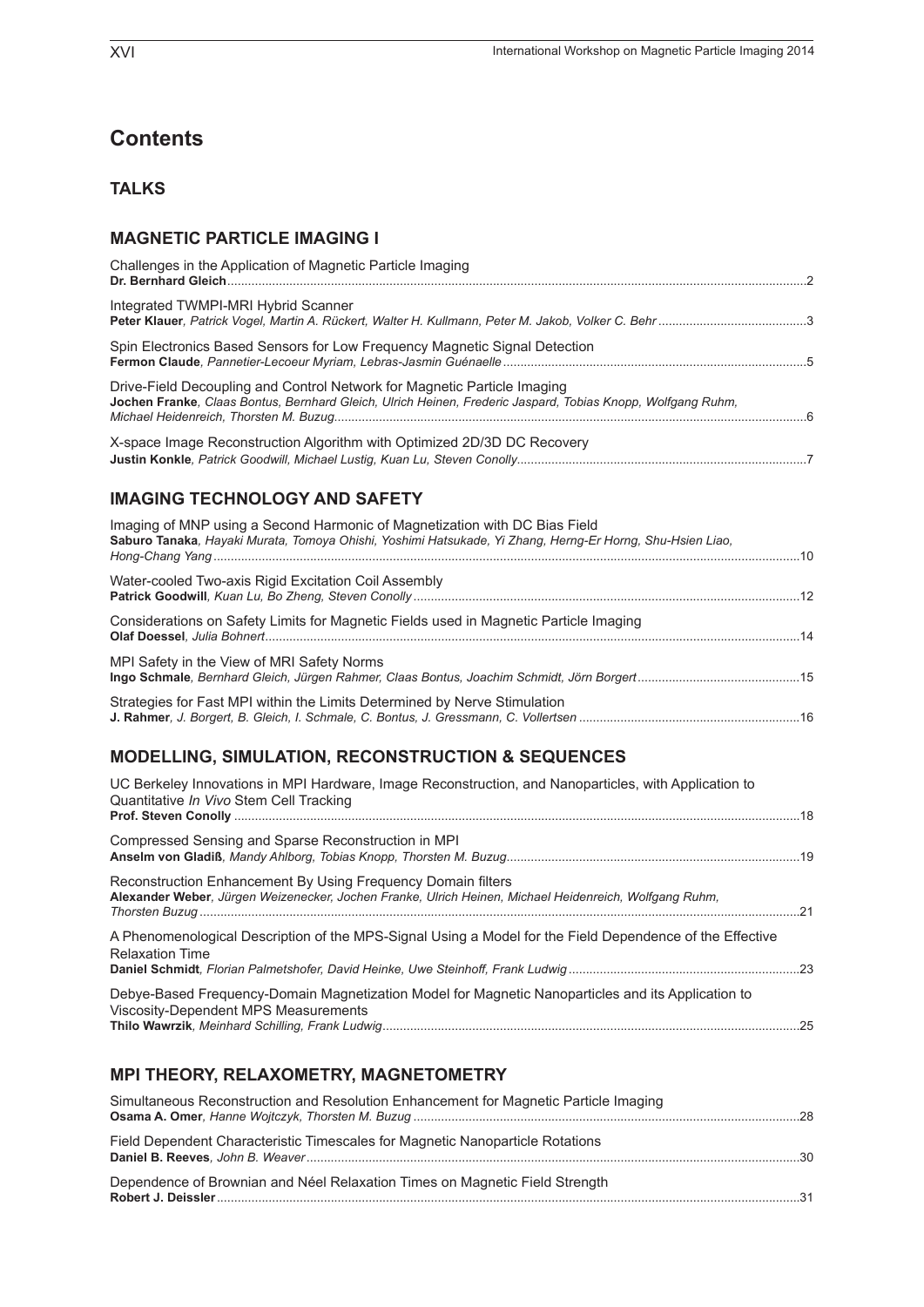| Handheld Differential Magnetometry With a Split Coil Geometry                                                                                                                                                |
|--------------------------------------------------------------------------------------------------------------------------------------------------------------------------------------------------------------|
| <b>MAGNETIC NANOPARTICLES &amp; TRACER MATERIALS</b>                                                                                                                                                         |
| Optimized Tracers for MPI: Progress and Challenges                                                                                                                                                           |
| Dynamic Magnetic Behaviour of DDM128 in Agarose Gel, Gelatine and Sugar Matrix                                                                                                                               |
| Dependence of Temperature Probing on Taylor's Expansion of Langevin Function Using Magnetic<br>Nanoparticles in DC Field                                                                                     |
| Synthetic Approaches for Iron Oxide Nanoparticles Suitable as Tracer for Magnetic Particle Imaging                                                                                                           |
| Perpendicular Magnetic Particle Imaging, pMPI                                                                                                                                                                |
| <b>MAGNETIC NANOPARTICLES &amp; TRACER MATERIALS II</b><br>Optimized MPI Tracers Perform Well Over a Range of Excitation Field Conditions                                                                    |
|                                                                                                                                                                                                              |
| Hydrodynamic Fractionation to Enhance MPI Performance of Resovist®                                                                                                                                           |
| Magnetic Characterisation of Clustered Core Magnetic Nanoparticles for MPI<br>Nicole Gehrke, David Heinke, Dietmar Eberbeck, Frank Ludwig, Thilo Wawrzik, Christian Kuhlmann, Andreas Briel 48               |
| Tuning Magnetic Dipolar Interaction for Enhancing Magnetic Particle Imaging Performance                                                                                                                      |
| Tuning Surface Coatings of Optimized Magnetite Nanoparticle Tracers for In Vivo MPI                                                                                                                          |
| <b>MEDICAL APPLICATIONS</b>                                                                                                                                                                                  |
| Challenges for MPI: What are the Requirements a New Diagnostic Tool Must Meet?                                                                                                                               |
| Stem Cell Vitality Assessment Using Magnetic Particle Spectroscopy<br>Florian Fidler, Maria Steinke, Alexander Kraupner, Cordula Gruettner, Karl-Heinz Hiller, Andreas Briel, Fritz Westphal,<br>55          |
| Magnetic Particle Imaging (MPI): Visualization and Quantification of Vascular Stenosis Phantoms<br>Julian Haegele, Jürgen Rahmer, Robert Duschka, Catharina Schaecke, Nicolaos Panagiotopoulos, Julia Tonak, |
| Time-Evolution Contrast of Target MRI Using Antibody Functionalized Magnetic Nanoparticles: An Animal Model                                                                                                  |
| In Vivo MPI Neural Cell Monitoring in the Rat Brain                                                                                                                                                          |
| <b>MAGNETIC PARTICLE IMAGING II</b>                                                                                                                                                                          |
| Flow Assessment from In Vitro and In Silico Dynamic MPI Data                                                                                                                                                 |
| Two Dimensional Magnetic Particle Imaging with a Dynamic Field Free Line Scanner<br>Klaas Bente, Matthias Weber, Matthias Gräser, Mandy Ahlborg, Anselm v. Gladiss, Ksenija Gräfe, Gael Bringout,            |
| Concept of a Generator for the Selection- and Focus Field of a Clinical MPI Scanner                                                                                                                          |
| Ultra High Resolution MPI                                                                                                                                                                                    |
|                                                                                                                                                                                                              |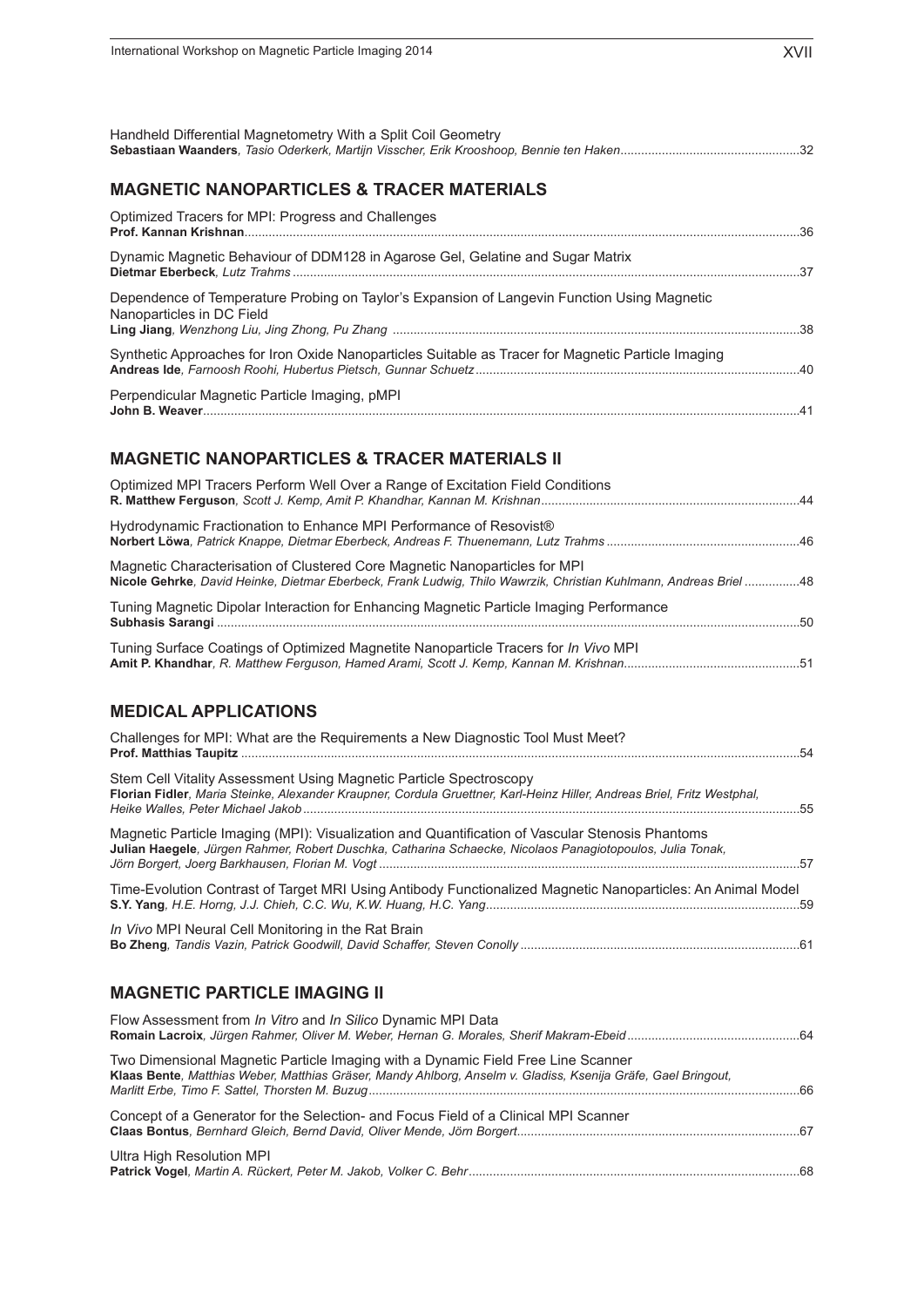# **List of POSTERs**

## **Magnetic Particle Imaging**

| P01             | Efficient Gradient Fields in Magnetic Particle Imaging – From One Dimension to Multiple Dimensions                                                                                          |  |
|-----------------|---------------------------------------------------------------------------------------------------------------------------------------------------------------------------------------------|--|
| P02             | Measurement of System Functions with Extended Field-of-View                                                                                                                                 |  |
| P03             | Projected Traveling Wave MPI<br>Patrick Vogel, Martin A. Rückert, Peter Klauer, Walter H. Kullmann, Peter M. Jakob, Volker C. Behr75                                                        |  |
| P04             | Superspeed Traveling Wave MPI<br>Patrick Vogel, Martin A. Rückert, Peter Klauer, Walter H. Kullmann, Peter M. Jakob, Volker C. Behr77                                                       |  |
| P05             | Setup and Validation of an MPI Signal Chain for a Drive Field Frequency of 150 kHz                                                                                                          |  |
| P06             | Towards a Holistic MPI Signal Detection Using a Field Cancelation Local Receive Coil Topology                                                                                               |  |
| P07             | Experimental Demonstration of Multichannel Magnetic Particle Imaging for Improved Resolution                                                                                                |  |
| P08             | Asymmetric Scanner Design for Unlimited Patient Access in Magnetic Particle Imaging<br>Christian Kaethner, Ksenija Gräfe, Mandy Ahlborg, Gael Bringout, Timo F. Sattel, Thorsten M. Buzug84 |  |
| P <sub>09</sub> | Initial Results of the First Commercial Preclinical MPI Scanner<br>Jochen Franke, Ulrich Heinen, Alexander Weber, Nicoleta Baxan, Ute Molkentin, Sarah Hermann,                             |  |

## **Imaging Technology and Safety**

| P <sub>10</sub> | Ultra-Low Field MRI Technology Using High-Temperature Superconductor SQUID                                                                                                                                                        |    |
|-----------------|-----------------------------------------------------------------------------------------------------------------------------------------------------------------------------------------------------------------------------------|----|
| P <sub>11</sub> | Experimental Evaluation of Iterative Reconstruction Method for Time-Correlation Magnetic Particle<br>Imaging                                                                                                                      |    |
| P <sub>12</sub> | System Matrix Recording and Phantom Measurements with a Single-Sided MPI Scanner                                                                                                                                                  |    |
| P <sub>13</sub> | Construction of a Multi-Dimensional Transmit Field Generator and Receive Coil Setup                                                                                                                                               |    |
| P <sub>14</sub> | Challenges of Stable MRI Data Acquisition Using the Preclinical MPI-MRI Hybrid System<br>Jochen Franke, Sascha Köhler, Franek Hennel, Alexander Weber, Ulrich Heinen, Wolfgang Ruhm,                                              | 96 |
| P <sub>15</sub> | Automated Derivation of Sub-Volume System Functions for 3D MPI with Fast Continuous Focus<br><b>Field Variation</b><br>J. Rahmer, B. Gleich, C. Bontus, J. Schmidt, I. Schmale, J. Borgert, O. Woywode, A. Halkola, T. M. Buzug97 |    |
| P <sub>16</sub> | Shielded Drive Coils for a Rabbit Sized FFL Scanner<br>Gael Bringout, Mandy Ahlborg, Matthias Gräser, Christian Kaethner, Jan Stelzner, Wiebke Tenner,                                                                            | 98 |
| P <sub>17</sub> | Technical Aspects of a Two Dimensional Rotatable Field Free Line Imager for Magnetic Particle<br>Imaging<br>Matthias Weber, Klaas Bente, Matthias Gräser, Mandy Ahlborg, Anselm v. Gladiss, Ksenija Gräfe,                        |    |
| P <sub>18</sub> | Magnetic Particle Imaging with High-T, Based SQUID Sensor                                                                                                                                                                         |    |
| P <sub>19</sub> | MPI Based Hybrid Design for Actuation and Monitoring of Magnetic Nanoparticles for Targeted Drug<br>Delivery                                                                                                                      |    |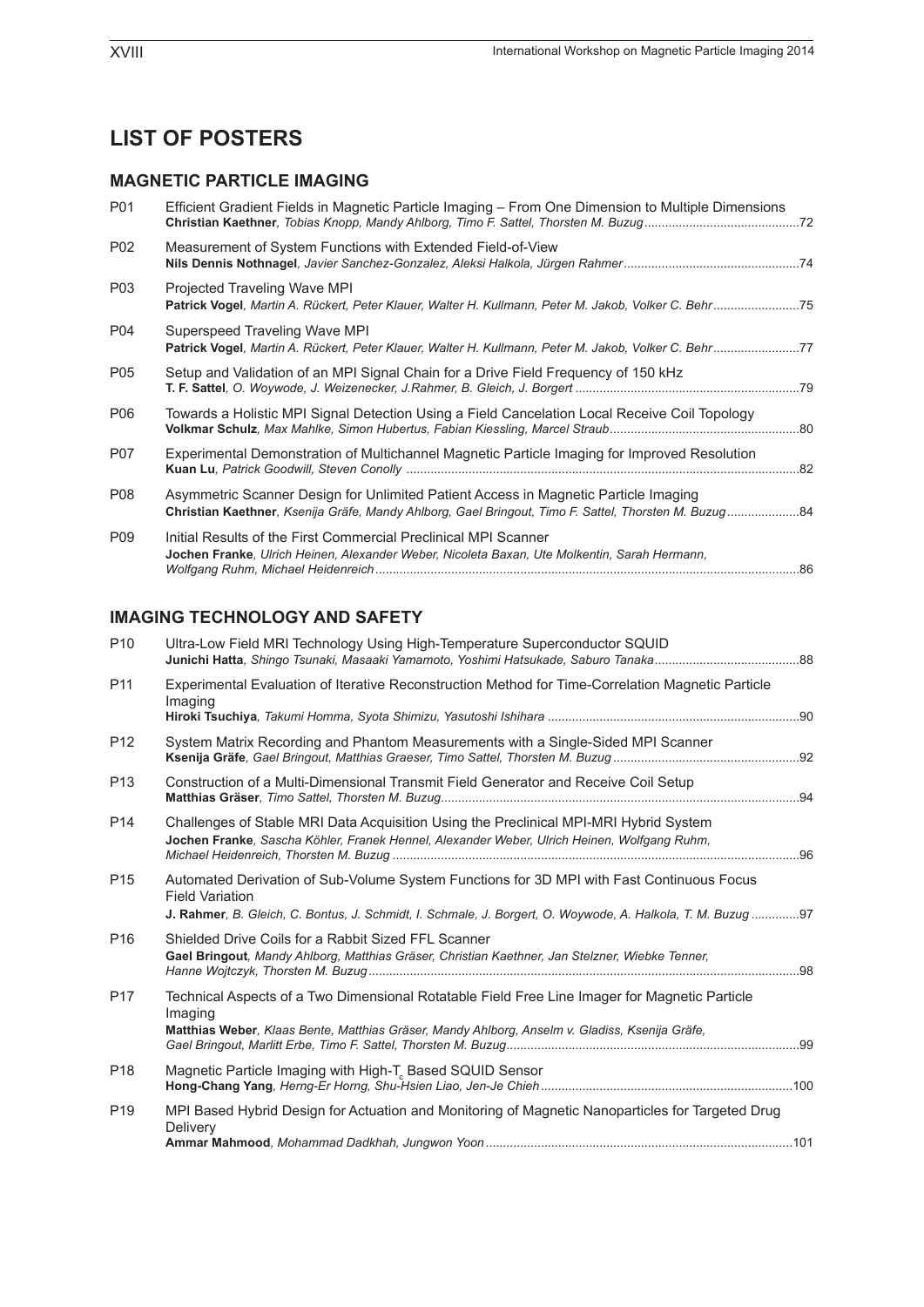## **Modelling, Simulation, Reconstruction & Sequences**

| P <sub>20</sub> | Comparison of x-Space and Chebyshev Reconstruction in Magnetic Particle Imaging                                                                                                                                                                                         |  |
|-----------------|-------------------------------------------------------------------------------------------------------------------------------------------------------------------------------------------------------------------------------------------------------------------------|--|
| P <sub>21</sub> | Simulation Study on Iterative Reconstruction Method for Time-Correlation Magnetic Particle Imaging<br>with Continuous Trajectory Scan                                                                                                                                   |  |
| P <sub>22</sub> | Trajectory Analysis Using Patches for Magnetic Particle Imaging                                                                                                                                                                                                         |  |
| P <sub>23</sub> | Simulating and Modeling Relaxation Effects in Magnetic Particle Imaging                                                                                                                                                                                                 |  |
| P <sub>24</sub> | Evaluation of Quantity and Linearity with regard to Tikhonov Regularization, Number of Iterations<br>and Selection of Frequency Components in the MPI Reconstruction Process<br>Alexander Weber, Jochen Franke, Jürgen Weizenecker, Ulrich Heinen, Michael Heidenreich, |  |
| P <sub>25</sub> | Magnetic Particles Image Reconstruct through Jacobi Singular Value Decomposition<br>Su Rijian, Guo Gongbing, Zhang Qiuwen, Gan Yong, Huang Zhen, Zhong Jing, Du Zhongzhou113                                                                                            |  |
| P <sub>26</sub> | A Flexible and Modular MPI Simulation Framework and Its Use in Modelling a $\mu$ MPI                                                                                                                                                                                    |  |
| P <sub>27</sub> | Magnetic Field Simulation Toolbox for MPI Modeling                                                                                                                                                                                                                      |  |
|                 |                                                                                                                                                                                                                                                                         |  |

## **MPI Theory, Relaxometry, Magnetometry**

| P <sub>28</sub> | Rotational Drift Spectroscopy for Magnetic Particle Ensembles<br>Martin A. Rückert, Patrick Vogel, Anna Vilter, Walter H. Kullmann, Peter M. Jakob, Volker C. Behr120                                                                                 |  |
|-----------------|-------------------------------------------------------------------------------------------------------------------------------------------------------------------------------------------------------------------------------------------------------|--|
| P <sub>29</sub> | Simulating the Signal Generation of Rotational Drift Spectroscopy<br>Martin A. Rückert, Patrick Vogel, Thomas Kampf, Walter H. Kullmann, Peter M. Jakob, Volker C. Behr122                                                                            |  |
| P30             | Magnetic Particle Spectroscopy to Determine the Magnetic Drug Targeting Efficiency of Different<br>Magnetic Nanoparticles in a Flow Phantom<br>Patricia Radon, Maik Liebl, Nadine Pömpner, Marcus Stapf, Frank Wiekhorst, Kurt Gitter, Ingrid Hilger, |  |
| P31             | Framework to Characterize MPI Tracers in Terms of Achievable Resolution, FOV and Spectral<br>Detection Limit                                                                                                                                          |  |
| P32             | Optimization of Inhomogeneous Excitation Fields in Magnetorelaxometry Imaging of Magnetic<br>Nanoparticles                                                                                                                                            |  |
| P33             | Dual Models of Scanning SQUID Biosusceptometry for Simultaneous Functional Images of<br>Magnetic- Nanoparticles Distribution and Structural Images of Animal Bodies                                                                                   |  |
| P34             | Magnetic Particle Imaging Using Second and Third Harmonic of Magnetization Response                                                                                                                                                                   |  |
| P35             | DC and AC Magnetic Susceptometry of Superparamagnetic Fluids and Flims by Optical Polarimetry                                                                                                                                                         |  |
| P36             | Spatially Resolved In Vitro Spion Magnetorelaxometry Using Atomic Magnetometers                                                                                                                                                                       |  |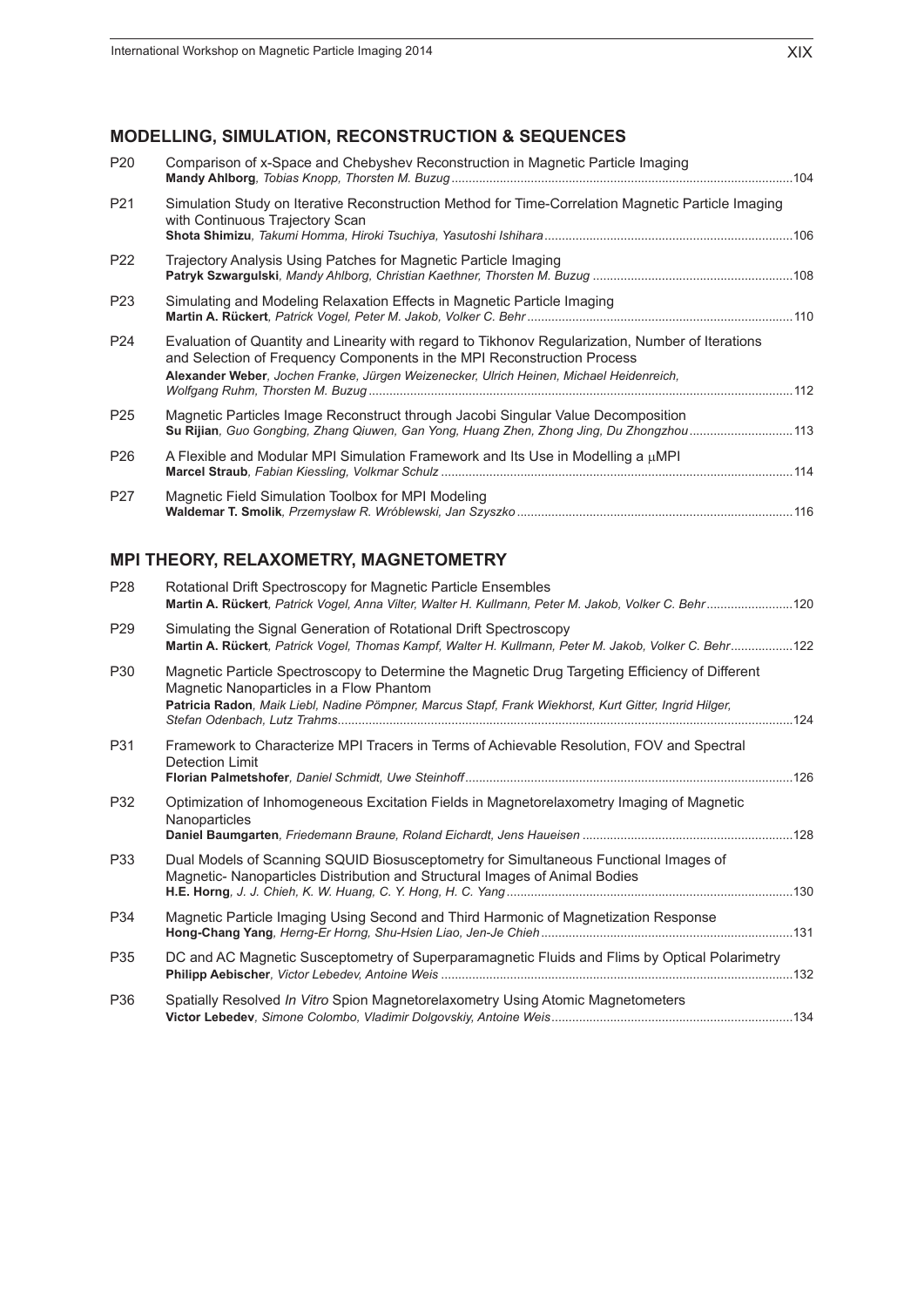## **Magnetic Nanoparticles & Tracer Materials**

| P37             | Tracers for Magnetic Particle Imaging Consisting of Agglomerated Single Cores                                                                                                                                                     |  |
|-----------------|-----------------------------------------------------------------------------------------------------------------------------------------------------------------------------------------------------------------------------------|--|
| P38             | Ferrofluids of Modified Ultra Small Magnetic Particles for Application in Theranostics<br>Norbert Buske, Natascha Schelero, Lars Dähne, Ines Krumbein, Jürgen R. Reichenbach, Silvio Dutz140                                      |  |
| P39             | Bacterial Magnetosomes as a New Type of Biogenic MPI Tracers<br>Alexander Kraupner, David Heinke, Rene Uebe, Dietmar Eberbeck, Nicole Gehrke, Dirk Schueler,                                                                      |  |
| P40             | The Impact of the Size Distribution of Nanoparticles in Magnetic Nanothermometry                                                                                                                                                  |  |
| P41             | AC Magnetization Spectrum for Magnetic Nanoparticle Temperature Estimation: An Investigation of<br>AC Applied Magnetic Field                                                                                                      |  |
| P42             | Comparison of Temperature Estimation Employing Magnetization and Inverse Susceptibility of<br>Magnetic Nanoparticles in DC Field                                                                                                  |  |
| P43             | Continuously Manufactured Magnetic Polymersomes as Potential Theranostic Tools in Nanomedicine<br>Regina Bleul, Norbert Löwa, Raphael Thiermann, Urs O. Häfeli, Gernot U. Marten, Michael J. House,                               |  |
| P44             | Evaluation of Hysteresis Loop and Magnetic Relaxation Time of Magnetic Nanoparticles Under<br><b>Alternating Magnetic Field</b>                                                                                                   |  |
| P45             | Drive Field Frequency Dependent MPI Performance of Single Core Magnetite Nanoparticles<br>Christian Kuhlmann, Amit P. Khandhar, R. Matthew Ferguson, Scott J. Kemp, Kannan M. Krishnan,                                           |  |
| P46             | Structural Characterization of Clustered Core Iron Oxide Nanoparticles for MPI by Small Angle<br>X-Ray Scattering                                                                                                                 |  |
| P47             | Production of Monosized Magnetic Microspheres by Microfluidic Flow Focusing                                                                                                                                                       |  |
| P48             | Viscosity Affected Determination of Iron Concentration of MPI Tracers Based on µCT                                                                                                                                                |  |
| P49             | Development of Superparamagnetic Surface Coatings                                                                                                                                                                                 |  |
| P <sub>50</sub> | Novel Developed Superparamagnetic Dextran Coated Iron Oxide Nanoparticles (SPION) as a<br>Potential Tool for HNSCC Tumor Cell Detection and Its Influence on the Biological Properties                                            |  |
| P51             | A Size-Resolved Analysis of Encapsulated Iron Oxide Nanoparticles and RESOVIST®                                                                                                                                                   |  |
| P <sub>52</sub> | Influence on MPI Properties of Multilayer Iron Oxide Core                                                                                                                                                                         |  |
| P <sub>53</sub> | Comparison of Some Magnetic Multicomponent Nanoparticles for Biomedical Applications                                                                                                                                              |  |
| P <sub>54</sub> | Measuring Dipolar Interactions and Magnetic Correlations in Self-Assembled Nanoparticle<br>Superstructures with Electron Holography<br>Marco Beleggia, Miriam Varon, Tekeshi Kasama, Richard J Harrison, Rafal E Dunin-Borkowski, |  |
|                 |                                                                                                                                                                                                                                   |  |